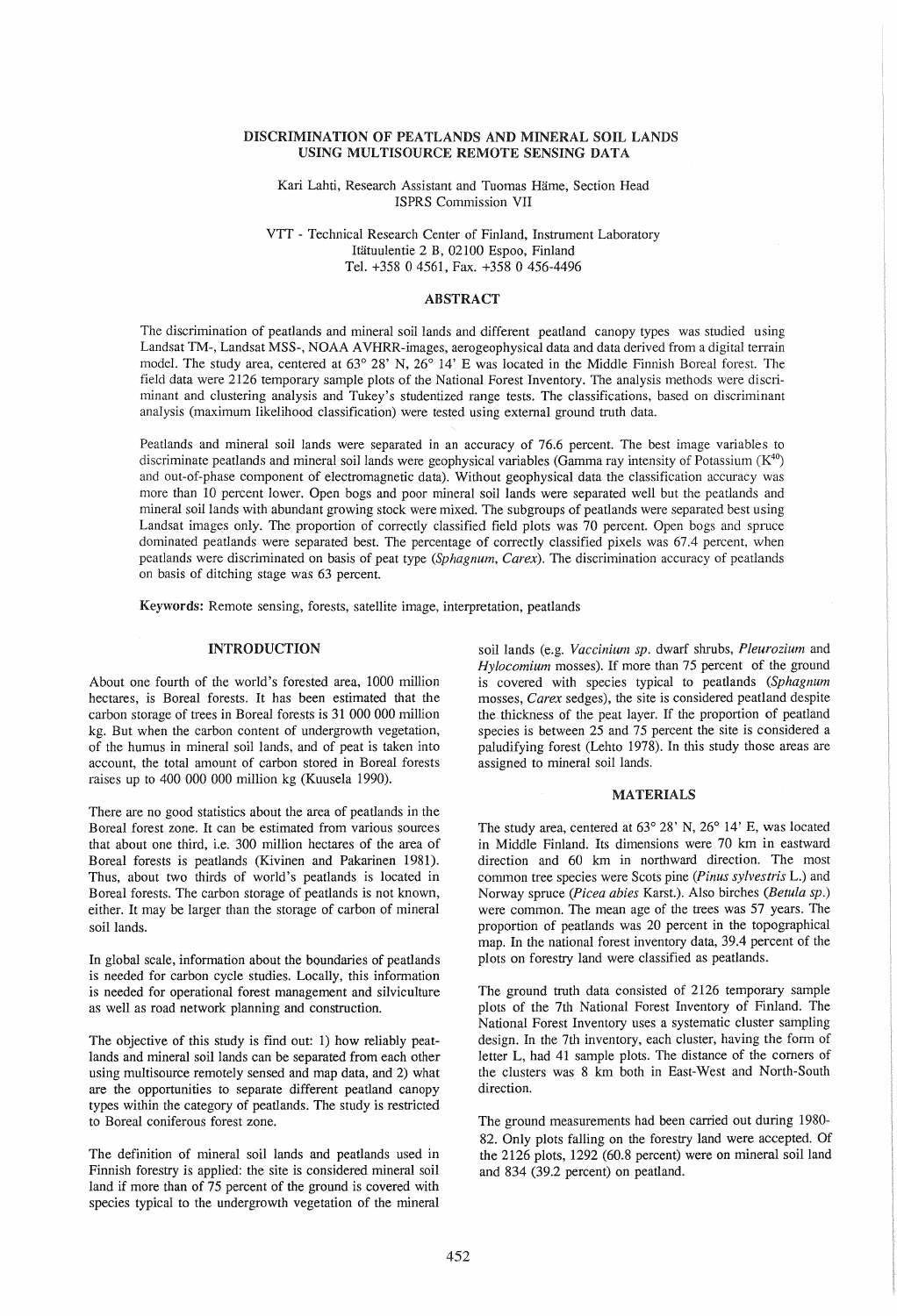The image variables were:

- $1) 4$ Landsat MSS channels 1-4
- 5) Ratio MSS3/MSS2 (MSS32)
- 6) Ratio MSSl/MSS2 (MSS12)
- 7) 8) The 1st and the 2nd principal components of the four MSS channels
- 9) 15) Landsat TM-channels 1-7
- 16) Ratio TM4/TM3 (TM43)
- 17) Ratio TM2/TM3 (TM23)
- 18) 20) The first three principal components of the seven TM channels
- 21) 24) NOAA AVHRR channels 1-4
- 25) Normalized Difference Vegetation Index (NOAA2-NOAA1)/(NOAA2+NOAA1) (NDVI)
- 26) Terrain elevation (Elev)
- 27) Local terrain elevation calculated from (26)
- 28) Terrain slope in eastward direction calculated from (26)
- 29) Terrain slope in northward direction calculated from (26)
- 30) Gamma ray intensity from isotope  $K^{40}$  (Potassium) using airborne measurements (GammaK)
- 31) Out-Of-Phase component of electromagnetic airborne measurements (O-O-P)

All image variables were rectified to the uniform coordinate system which is a Finnish coordinate system in Transverse Mercator (Gauss-Krueger) projection. The applied pixel size was  $100 \text{ m} \times 100 \text{ m}$  except for Landsat TM-image it was  $30$  $m \times 30$  m. The selected pixel size was a compromise that corresponded the true spatial resolution of most of the image variables.

The date of Landsat TM-image acquisition was June 20, 1990 and NOAA AVHRR-image was acquired in May 21, 1984. Landsat MSS-image was a combination of several images. The majority of images was acquired in June 17, 1986. In all images the study area was cloud free.

Terrain elevation was acquired from a digitized topographic map, scale 1:200 000 and contour interval 20 meters, through interpolation. The topographical data were therefore quite coarse. Local terrain elevation was defined as the elevation at a pixel minus the average elevation in an 11 by 11 pixels (1100 m by 1100 m) neighborhood of the central pixel. Terrain slope in eastward direction was computed as the derivative of terrain elevation in that direction. The northward slope was computed similarly. Both derivatives were estimated as simple differences in a 3 by 3 pixels window (Hame et al. 1991).

The aerogeophysical data (variables 30 and 31) were acquired using low-altitude (30-50 m) airborne measurements. The distance between parallel flight lines had been 200 m and the distance between the measurement points had been approximately 50 m. The measurement results were interpolated to raster format.

The gamma ray data were measured from the emittance range of the  $K^{40}$  isotope.  $K^{40}$  is the most prominent source of gamma radiation in ground. The registered radiation originates from the top layer of the ground. Wet and moist areas have usually low gamma ray intensities because water absorbs gamma radiation very effectively (Kuittinen 1988).

The out-of phase component of the electromagnetic data

reflects the electrolytic conductivity of the soil. The conductivity improves as the moisture content of the soil increases. The texture of soil also affects the conductivity. Fine textures have better conductivity than coarse textures. The peat has better conductivity than typical Finnish mineral soil, fine sand moraine.

## ANALYSIS

Discrimination of the following categories was studied:

- 1) Peatland Mineral soil land
	- 2) Subgroup of peatland (Spruce dominated peatlands - Pine dominated peatlands - Open bogs)
	- 3) Peat type of peatland (Sphagnum dominated peat - *Carex* dominated peat)
	- 4) Ditching stage of peatland (virgin ditched)

The principal components that were used in addition to the original Landsat MSS and Landsat TM channels, were computed from the four MSS channels and seven TM channels using the correlation matrix of the channels. The first two components of the MSS channels and the first three components of the TM channels were further analyzed. The ratios MSS3/MSS2, MSS 1/MSS2, *TM4/TM3,* and *TM2/TM3*  and the normalized difference vegetation index from the NOAA A VHRR channels NOAAI and NOAA2 were also computed.

The intensity values of all image variables were selected for ground sample plots by means of the map coordinates of the plots.

The statistical analysis methods were Tukey's studentized range tests, and discriminant and clustering analyses. The SAS statistical software package was used. The depended variables were the canopy types listed above. The independent variables were the image variables. In discriminant analysis, two procedures of SAS were used. The best discriminating image variables were selected using the STEPDISC-procedure (SAS Institute Inc. 1988). The final discriminant models were computed using the DISCRIM procedure since separate covariance matrices were used for image variables. Half of the ground truth data was used for model construction and the other half for testing in discriminant analyses.

The FASTCLUS procedure that places observations into clusters on the base of the Euclidean distances, was used in clustering experiments. The image variables were clustered and the content of the clusters was obtained using the ground truth data. The data set was divided into ten clusters in all analyses. The amount of clusters was selected basing on preliminary clustering analyses. The input image variables both in discriminant and clustering analyses were standardized to same mean and standard deviation before performing the analysis.

The Tukey's tests and discriminant analysis could be used to select the best independent image variables. However, the accessibility of the image variables varies. Therefore discriminant models were also computed and tested for image variable sets where the image variables had been selected on the base of their accessibility. First, only NOAA data were used. In final phase, the aerogeophysical variables were taken to the model.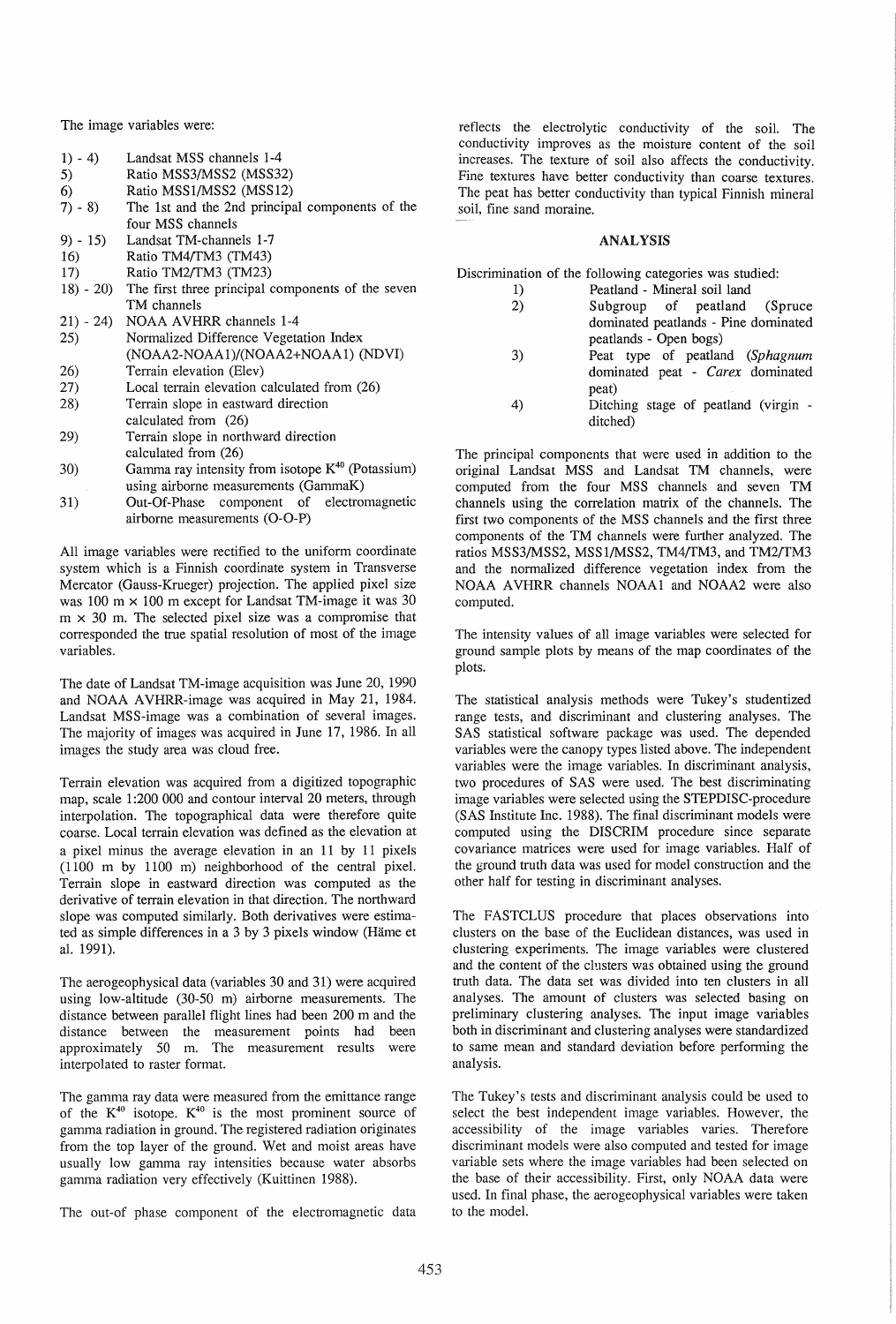## RESULTS

#### Peatland - Mineral soil land

Gamma radiation was superior to the other image variables to separate mineral soil lands and peatlands. The intensities of gamma radiation were, on average, lower from peatlands than from the mineral soil lands (Fig. 1). The other image variables, significant with the 1 percent significance level, were: out-of-phase component of the electromagnetic measurements, ratio TM2/fM3, and absolute elevation. The intensities of the out-of-phase component indicated a higher electrolytic conductivity on peatlands than on the mineral soil lands. The ratio green light/red light (TM2/TM3) was lower on the peatlands and the peatlands were on average located on higher elevations than the mineral soil lands. The differences in the intensities of the Landsat TM channels were very small in this test where all mineral soil lands were in one category and all peatlands in another category.

The ground truth plots were also divided into three coarse biomass classes (Häme 1991) using the intensities of the Landsat TM channel 3, the red light channel:

> 1) Mineral soil lands, TM3 < 21 2) Mineral soil lands,  $21 \le T M3 < 31$ 3) Mineral soil lands, TM3 => 31 4) Peatlands, TM3 < 21

- 5) Peatlands,  $21 \le T M3 < 31$
- 6) Peatlands, TM3  $\Rightarrow$  31

After this deviation could be seen that in categories with tree cover (classes 1, 2, 4, and 5) the intensities of mineral soil lands and peatlands are very similar (Fig. 2). The open mineral soil lands and peatlands (classes 3 and 6) differ more from each other. The result was confirmed in discriminant and clustering analyses: peatlands with tree cover were mixed with the mineral soil lands, but open bogs could be separated using Landsat TM data only. The open bogs had lower near infrared intensities but higher middle infrared intensities than open mineral soil lands.

When a discriminant model was computed and tested using best nine image variables, GammaK, O-O-P, NOAA2, Elev, *MSS32,* TM43 , TM23, TM3 and MSS2, the percentage of correctly classified ground plots of the external test data set was 74.1 percent. Figure 3 shows the classification result and Figure 4 the peadand mask of the topographical map 1 : 100 000. The discriminant model was also computed using variables GammaK and O-O-P only. The proportion of correctly classified ground plots was even slightly better (76.6 percent). If the image variables were TM channels only, the percentage of correctly classified plots was 62.9. The clustering also showed that geophysical variables prevent treeless mineral soil land sites mixing with poor and treeless peatlands.

The discriminant analysis was also carried out so that only the unditched or virgin peatlands represented the peatland category. The purpose was to find out whether the ditching had an effect on discrimination. Virgin open bogs and pine dominated peatlands were separated very well from the mineral soil lands while spruce dominated peatlands were mixed with mineral soil lands. Most of the virgin peatlands in the study area were rich spruce dominated forests.



Fig. 1. The frequency distribution of gamma ray intensities in mineral soil lands and peatlands.



Fig. 2. The Landsat TM intensities by mineral soil land and peatland classes that are formed using the red light channel of TM.

Figure 5 indicates how the classification performance greatly improved when geophysical variables are included.

### Discrimination of subgroups of peatlands

The best variables to separate the three peatland canopy types or peatland subgroups were TM43 , TM3, TM5, TM23 and MSS32. Those spectral features were also significant with 1 percent significance level to separate all subgroup combinations in Tukey's tests. The red light and middle infrared intensities were higher on open bogs than on peatlands with tree cover. The pine dominated peatlands were separated best from the spruce dominated peatlands particularly due to their lower near infrared intensities and higher visible and middle infrared intensities. This was caused by the lower tree biomass on pine dominated peatlands (visible and middle infrared) and higher proportion of deciduous trees on spruce dominated peatlands (near infrared). The gamma radiation data (GammaK) was very useful to separate spruce dominated forests from pine dominated forests and open bogs.

In classifications to the three peatland subgroups, based on discriminant analysis, the overall performance was 70 percent (Table 1). Both discriminant and clustering analysis indicated that spruce dominated peatlands and open bogs were separated quite well while pine dominated peatlands were mixed mainly to spruce dominated peatlands.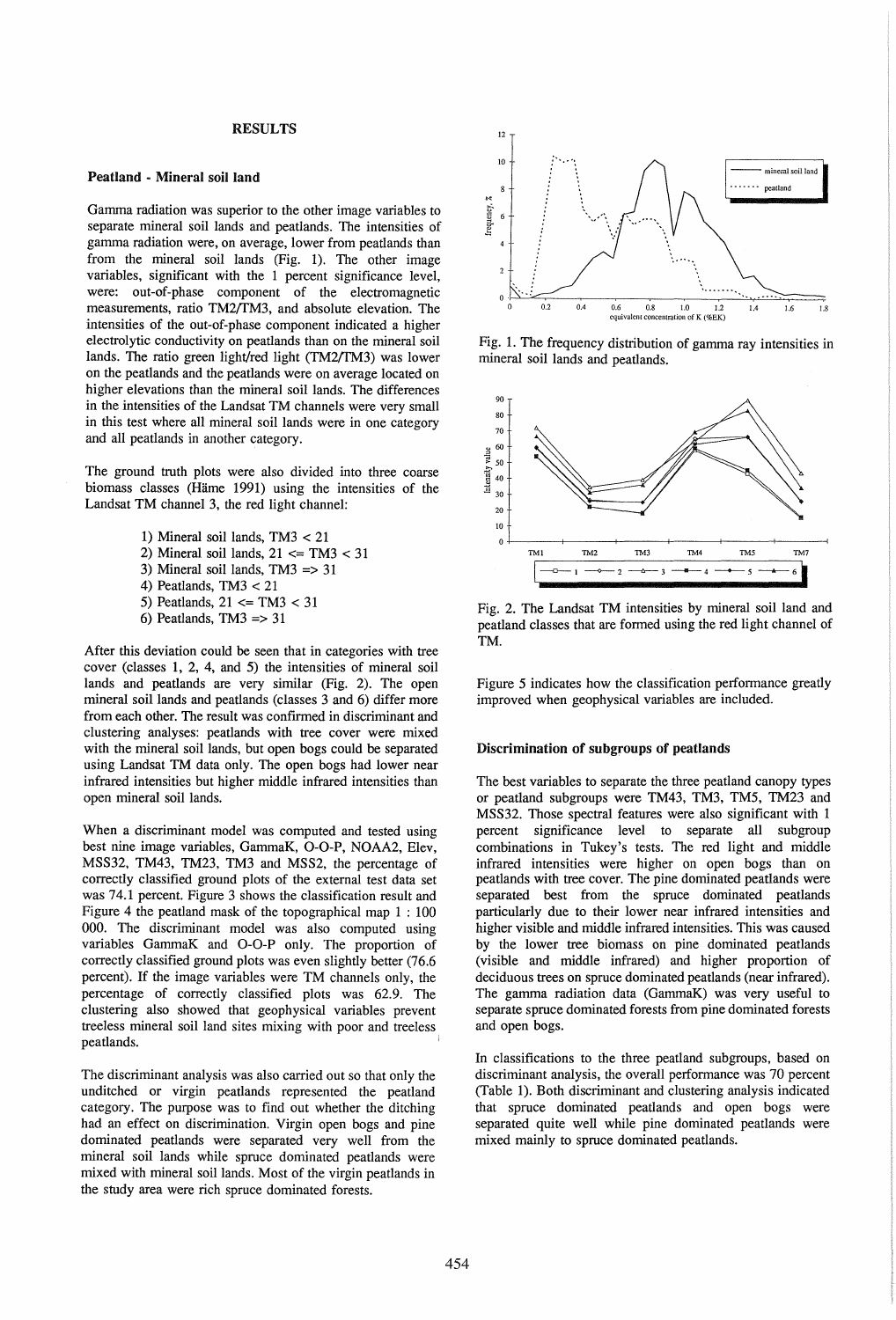

Fig. 3. Maximum likelihood classification of the 70 km by 60 km study area to peatlands (grey) and mineral soil lands (white) using best nine image variables. Waters are black.



Fig. 4. Mask of peatlands from the 1 : 100 000 topographical map. Waters from the Landsat data.





Table 1. Test result of the classification to peatland subgroups. External test data. Image variables TM43, TM3, TM5, TM23, and MSS32.

|        |                                  | classified into               |                             |           |        |
|--------|----------------------------------|-------------------------------|-----------------------------|-----------|--------|
|        |                                  | spruce dominated<br>peatlands | pine dominated<br>peatlands | open bogs | total  |
| from   | spruce                           | 126                           | 27                          | 10        | 163    |
|        | dominated<br>peatlands           | 77.30                         | 16.56                       | 6.13      | 100.00 |
|        | pine '<br>dominated<br>peatlands | 65                            | 106                         | 22        | 193    |
|        |                                  | 33.68                         | 54.92                       | 11.40     | 100.00 |
|        | open bogs                        |                               |                             | 7         | 9      |
|        |                                  | 11.11                         | 11.11                       | 77.78     | 100.00 |
|        | total                            | 192                           | 134                         | 39        | 365    |
|        |                                  | 52.60                         | 36.71                       | 10.68     | 100.00 |
| error  |                                  | 0.2270                        | 0.4508                      | 0.2222    | 0.3000 |
| priors |                                  | 0.33                          | 0.33                        | 0.33      |        |

### Peat type

The type of peat reflects the amount of nutrients in the peat. *Carex* species dominated peatlands usually indicate high nutrient levels, while *Sphagnum* peat dominated sites are poor of nutrients. The image variables that were significant in 1 percent significance level to separate the peat type were the ratio near infrared/red of MSS (MSS32), TM4, the second principal component of TM (TMPC2), and GammaK. The majority of variation in TMPC2 was explained by the near infrared channel of Landsat TM (TM4). Peatlands with *Carex*peat had higher intensities in near infrared than peatlands with *Sphagnum-peat.* The percentage of correctly classified pixels in discriminant analysis was 67.4 percent. According to clustering analysis peatlands could not be separated on ground of peat type.

# **CONCLUSIONS**

From the point of view of carbon storage estimation the most important task is to separate open bogs and pine dominated peatlands from mineral soil lands since they have the highest storage of carbon. On spruce dominated peatlands the peat layer is usually thinner and much bigger part of the carbon is in trees.

Peatlands could not be separated from mineral soil lands very reliably using spectral data only. However, the open bogs and poorest pine dominated peatlands, i.e. the peatland types with a high carbon storage, could be separated moderately. The unditched pine dominated peatlands were also separated better from the mineral soil lands than the ditched peatlands. The middle infrared wavelength range seemed to be very important. Note that the thermal data were not proven useful.

The separation performance was much better when the aerogeophysical data were used. Especially the gamma radiation (GammaK) measurements were useful, because of the absorption of gamma radiation caused by the water.

To conclude, Landsat TM data only can be used in peatland discrimination on areas with mostly virgin or unditched peatlands. The best way for using the Landsat data may be correcting and completing an actual mask of peatlands from topographical maps. Airborne gamma radiation measurements, if available, should be used. The resolution of NOAA A VHRR is too a coarse for peatland separation in most cases. Also the digital terrain model is not very useful because